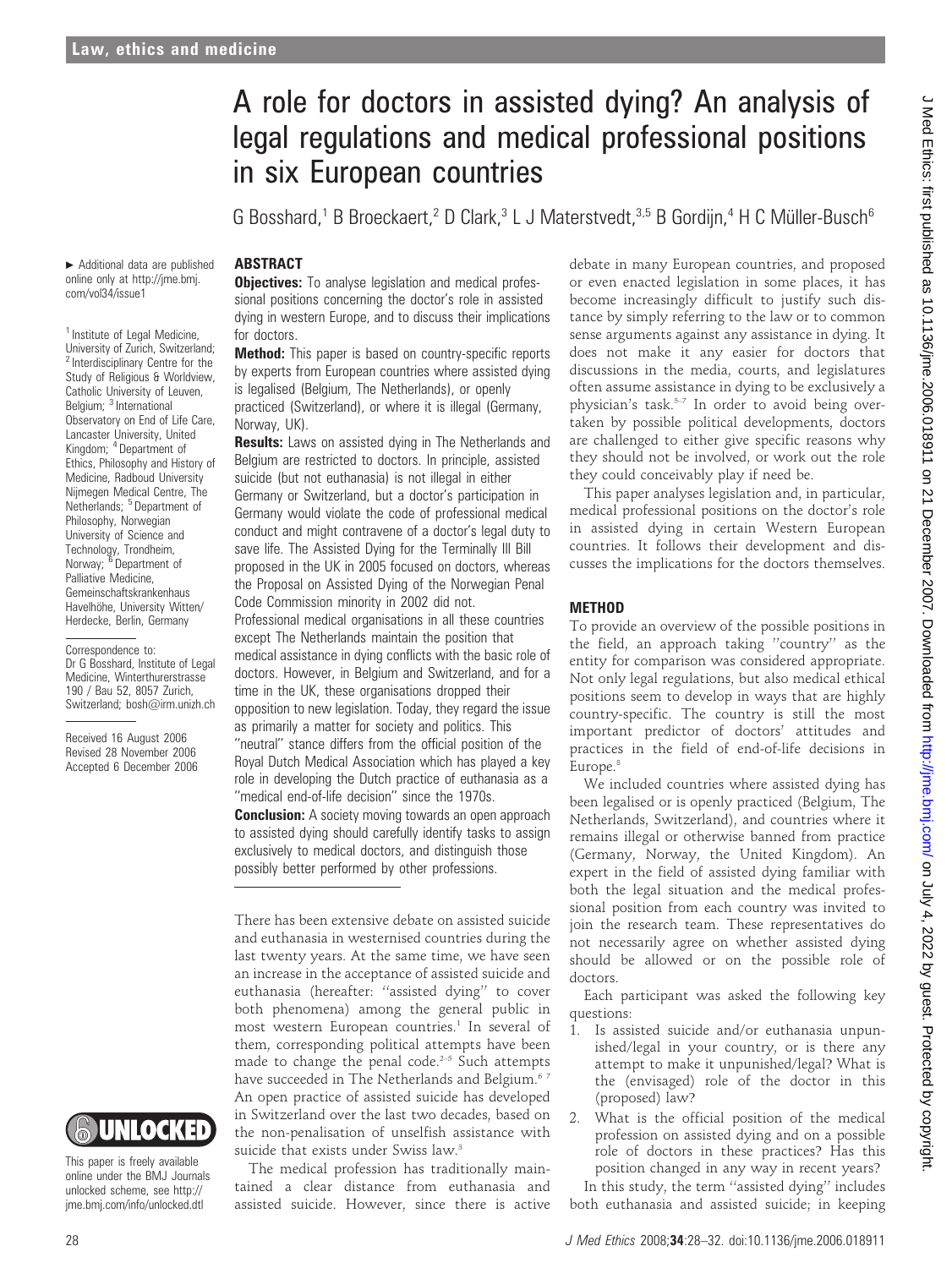with common usage, ''euthanasia'' means only voluntary euthanasia.<sup>9</sup>

## RESULTS

## Legal situation with regard to assisted dying (table 1)

Although euthanasia and assisted suicide were illegal in The Netherlands until recently (articles 293 and 294 of the Dutch penal code), both practices were tolerated by the courts from the early 1970s. The Netherlands eventually became the first country in Europe to formally depenalise assisted dying by a law (Review Procedure Act) that came into force in April 2002.<sup>6</sup> Belgium, where no relevant case law and no established or regulated euthanasia practice similar to that of The Netherlands existed, followed suit in September 2002, after having enacted a euthanasia law in May the same year.<sup>7</sup>

In Switzerland, assisted suicide (but not euthanasia) is not illegal according to the 1918 penal code, provided assistance is given without any motives of self-interest.<sup>3</sup> The legal situation is similar in Germany where assisted suicide (but not euthanasia) is not illegal in principle.<sup>2</sup> However, unlike in Switzerland, in Germany assisted suicide may legally conflict with a doctor's or a relative's obligation to save life. Both euthanasia and assisted suicide are prohibited under the Norwegian Penal Code (articles 235 and 236) dating back to 1902.4 The same holds true for the UK where even suicide was a crime in England and Wales until 1961.<sup>5</sup> The Suicide Act then decriminalised suicide but retained the criminal prohibition of aiding and abetting.

## Group targeted as assistants in dying by legislation or proposed bills (table 2)

Both the Dutch Review Procedures Act and the Belgian Euthanasia Law are restricted to doctors by exempting these professionals from penal liability for assistance in dying, provided certain criteria of due care are met.<sup>67</sup>

The non-penalisation of assisted suicide in the German and Swiss Penal Codes differs in that it applies to everyone, be they doctors or not. In 2001, the Swiss Federal Parliament confirmed both the current legal situation and the activities of Swiss rightto-die societies, in which both doctors and non-physicians

Table 1 Assisted suicide and euthanasia in six European countries – current legal situation (bold), and developments since 2000

|                                            | Allowance of assisted<br>suicide (AS) and/or |                                                                                                          |
|--------------------------------------------|----------------------------------------------|----------------------------------------------------------------------------------------------------------|
|                                            | euthanasia (E)                               | <b>Statutory regulation</b>                                                                              |
| Belgium                                    | $no \rightarrow$ yes (E)                     | Separate Act Concerning Euthanasia<br>(Criminal Code remains unchanged)*                                 |
| Germany                                    | ( <b>ves</b> AS)                             | (No specific regulation in German Penal<br>Code)†                                                        |
|                                            | no(E)                                        | (Art. 216 German Penal Code)                                                                             |
| The Netherlands $(no)$ : $\rightarrow$ yes |                                              | Amendment of the Dutch Criminal Code Art.<br>293 (killing on request) and Art. 294<br>(assisted suicide) |
| Norway                                     | no                                           | Art. 235 and Art. 236 Norwegian Penal Code                                                               |
| Switzerland                                | ves (AS)                                     | (Art. 115 Swiss Penal Code) §                                                                            |
|                                            | no(E)                                        | (Art. 114 Swiss Penal Code)                                                                              |
| United Kingdom no                          |                                              | Section 2 Suicide Act for England and Wales<br>1961                                                      |

Unless specified, all statements refer to both assisted suicide and euthanasia. Italics: developments since 2000

The legal status of assisted suicide in Belgium is unclear.

{ Physician-assisted suicide may legally conflict with a doctor's obligation to save life Although illegal until 2002, both assisted suicide and euthanasia were tolerated in The Netherlands from the early 1970s.

§ Assisting in suicide is not illegal as long as there are no motives of self-interest.

J Med Ethics 2008;34:28–32. doi:10.1136/jme.2006.018911 29

participate in suicide assistance.<sup>3</sup> In Germany, a group of legal experts recently proposed that doctors assisting patients in suicide should not be censured or prosecuted, which in fact would mean that the legal situation with respect to assisted suicide would become similar to that in Switzerland, both in general and for doctors in particular.<sup>2</sup>

The most important attempt in the UK to change the legal situation, the Assisted Dying for the Terminally Ill Bill proposed in the UK in 2005 and rejected by the House of Lords in 2006, focused on doctors.<sup>5 10</sup> In contrast, the 2002 minority Proposal on Assisted Dying of the Norwegian Penal Code Commission – turned down by the Norwegian Parliament in an unanimous vote in May 2005 – made no specific mention of doctors but proposed a requirement that the patient be ''terminally ill''.4

## Medical professional positions (table 3)

The Royal Dutch Medical Association played a key role in developing the Dutch euthanasia model from the very beginning, without expressing any major concerns as to the compatibility of this practice with medical professional ethics.6 11 Allowing a role for non-doctors was hardly ever seriously considered. An inquiry commissioned by the Royal Dutch Medical Association recently concluded that individuals with no illness at all could also qualify for assistance in dying, and that even in these cases doctors should be the only ones to decide whether the "suffering through living" is great enough.<sup>12</sup>

In contrast, the Belgian National Council of Physicians found it difficult to establish an adequate position when confronted with the rapid and radical legal changes in the field of euthanasia in Belgium in the early 2000s. The reality of the new Belgian law was finally accepted in an Advice of March 2003.13 Art. 95 of the Code of Medical Deontology, which previously prohibited doctors from providing any assistance in dying, was changed only in March 2006.14 In the revised Art. 95– 98, the Code now mentions the duty of the physician, on receiving a question regarding the end of life, to inform the patient of the initiatives that the latter can take (including writing a living will covering euthanasia) and includes a somewhat ambiguous statement that a doctor should provide any medical and moral assistance required.

The Swiss Academy of Medical Sciences took a different route towards adopting a ''neutral'' stance. The Academy maintains the basic incompatibility of assisted dying with the role of the doctor, but today respects assistance in suicide as the doctor's personal decision in the individual case.15

Medical associations in Germany, Norway and the UK continue to strongly condemn assisted dying in any form.<sup>5 16 17</sup> In the UK however, the fact that both the British Medical Association and the Royal College of Physicians of London for a time adopted a neutral position to the Assisted Dying for the Terminally Ill Bill, but later backtracked and again took a stance against legislation, shows how controversial the subject is, even amongst doctors in this country.<sup>18 19</sup>

More details on the legislation and medical professional positions and their development in the various countries, including additional references, can be found online..

## **DISCUSSION**

## Doctors between resistance and acquiescence

Faced with increasing public acceptance of assisted dying in Europe, corresponding attempts to change the penal code, and actual changes of the law in some countries, the medical profession mostly strives to prevent or to slow down the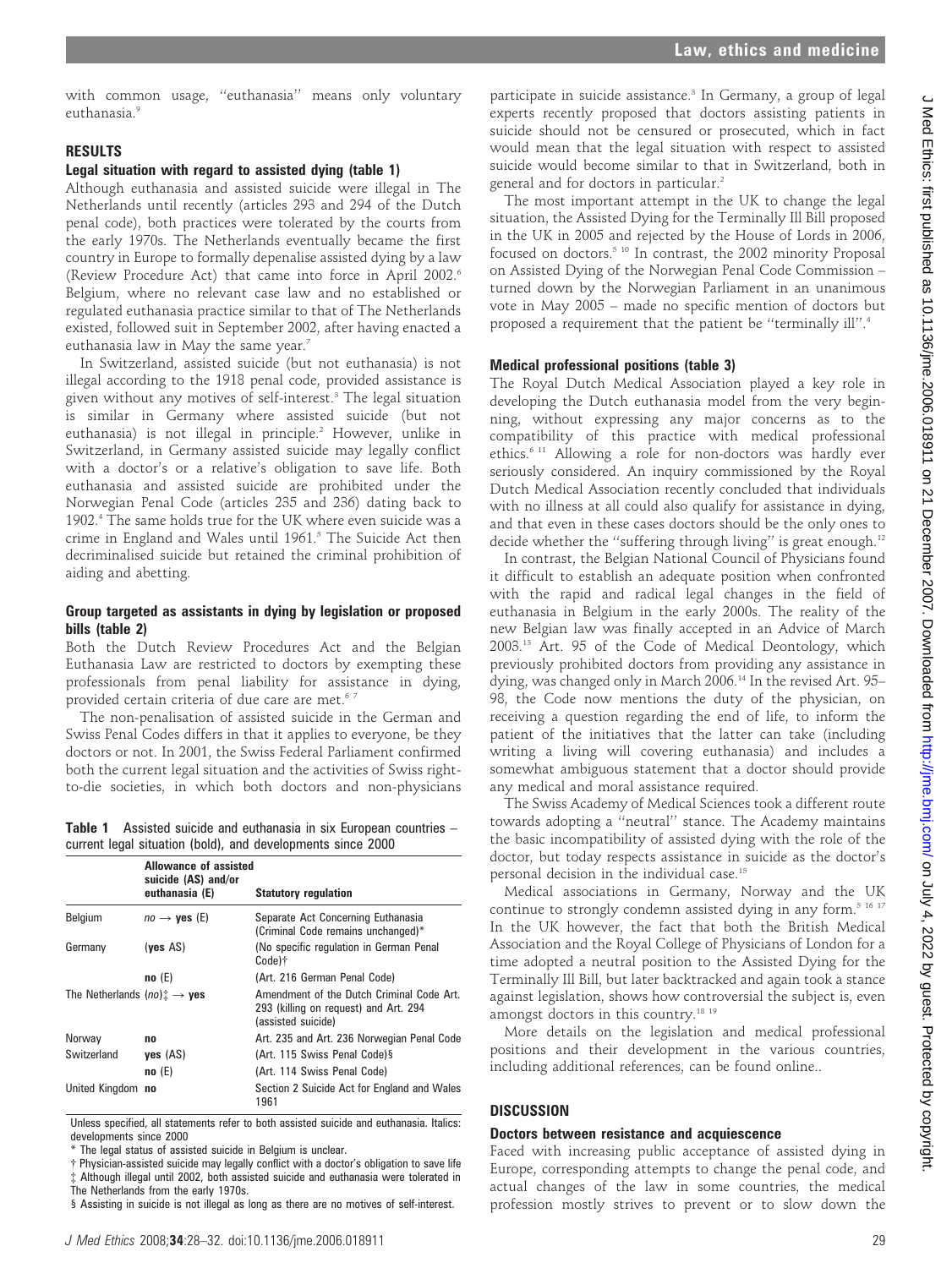|  |                                                      |  |  |  | <b>Table 2</b> Assisted suicide and euthanasia in six European countries: |
|--|------------------------------------------------------|--|--|--|---------------------------------------------------------------------------|
|  | target group (bold) of legislation or proposed bills |  |  |  |                                                                           |

|                 | Target group of<br>(proposed)<br>legislation | According to statutory regulation or<br>proposed legislation                                                            |
|-----------------|----------------------------------------------|-------------------------------------------------------------------------------------------------------------------------|
| Belgium         | doctors only                                 | Act Concerning Euthanasia, May 2002:<br>Conditional decriminalisation of euthanasia<br>performed by a physician*        |
| Germany         | not specified                                | Non-penalty of assisted suicide holds for<br>everyone†                                                                  |
| The Netherlands | doctors only                                 | Review Procedure Act, April 2002: exemption<br>for doctors from penalty of assisted suicide and<br>killing on request   |
| Norway          | not specified                                | Penal Code Commission, minority proposal, no<br>mention of doctors; rejected in May 2005 by the<br>Norwegian Parliament |
| Switzerland     | not specified                                | Non-penalty of assisted suicide without motives<br>of self-interest holds for everyone                                  |
| United Kingdom  | doctors only                                 | Assisted Dying for the Terminally III Bill targeted<br>at doctors only; rejected in May 2006 by the<br>House of Lords   |

Unless specified, all statements refer to both assisted suicide and euthanasia. Italics: bill/proposal

\* The legal status of (physician-) assisted suicide — not regulated by the euthanasia law — is unclear.

{ Physician-assisted suicide may legally conflict with a doctor's obligation to save life (''Garantenpflicht''). Current legal developments aim at exempting doctors from a particular ''Garantenpflicht''.

process. What is occurring may be described as a power struggle: society wants the option of physician-assisted death to be available, while the overwhelming majority of medical organisations continue to view such assistance as incompatible with their codes of professional ethics. Even so, there is no unanimity within the medical profession.<sup>20</sup> Those specialists who are most likely to be entrusted with assisting in death (eg oncologists, palliative care doctors) are those who oppose the legalisation of assisted dying most strongly. In other words, the conflict is essentially between those who want the option of assisted dying to be available, and those who would be responsible for implementing it. $^{21}$   $^{22}$ 

So far, doctors have been able to prevent any opening up in Germany, Norway, and the UK. Nevertheless, the campaign debate for the Assisted Dying for the Terminally Ill Bill in the UK was powerful enough to cause the British Medical Association and the Royal College of Physicians of London to waive their opposition for a while.<sup>18 19</sup> And at the moment there is considerable pressure on the German Medical Association arising from the proposal of a group of legal experts that doctors assisting patients in suicide should neither be prosecuted under criminal law nor censured by medical professional ethics.2

In the last few years, Swiss and Belgian doctors gradually acquiesced in what had already been legally condoned or established as a new legislation in a democratic process, respectively. The process of acquiescence is particularly impressive in Belgium, where legal changes made in direct opposition to the official medical ethical position presented the medical profession with a fait accompli. The Belgian National Council could do nothing more than state: ''When in a democratic state a law [on ethical issues] is established and this law respects the freedom of conscience of each physician, the existence of this law cannot be ignored by a public institution such as the Order of Physicians.''13 In Switzerland, too, the Swiss Academy of Medical Sciences was forced to moderate its statement that ''assistance in suicide is not a part of a doctor's activity'' so that assistance in suicide in individual cases now has to be respected as the doctor's personal decision.14

Table 3 Assisted suicide and euthanasia in six European countries current official medical professional positions (bold), and developments since 2000

|                                  | Allowance of doctors'<br>involvement   | <b>According to</b>                                                                                                    |
|----------------------------------|----------------------------------------|------------------------------------------------------------------------------------------------------------------------|
| Belgium                          | $no \rightarrow$ neutral*              | Code of Medical Deontology of the Belgian<br>National Council of Physicians, position<br>modified in March 2006        |
| Germany                          | no                                     | Principles of the German Medical<br>Association, position maintained in May<br>2004                                    |
| <b>The</b><br><b>Netherlands</b> | ves                                    | Guidelines of the Royal Dutch Medical<br>Association, position maintained in April<br>2002                             |
| Norway                           | no                                     | Ethical Rules of the Norwegian Medical<br>Association, position maintained in June<br>2002                             |
| Switzerland                      | $no \rightarrow$ neutral (AS)<br>no(E) | Medical-ethical Guidelines of the Swiss<br>Academy of Medical Sciences, position<br>modified in December 2004          |
| United<br>Kingdom                | $no \leftrightarrow neutral$           | Official view of the British Medical<br>Association, June 2000 (confirmed by a<br>BMA representative vote, July 2006)† |

Unless specified, all statements refer to both assisted suicide and euthanasia Italics: developments since 2000

\* Concerns both euthanasia and assisted suicide as long as requirements of the

euthanasia law (including presence of a physician) are met.

{ Abolishing an earlier BMA representatives' vote in July 2005 in favour of a neutral stance

Only in The Netherlands do we find almost complete symmetry between what the law conceives as the medical profession's role in assisted dying and the official view of the profession itself. However, evidence from The Netherlands suggests a continuing unwillingness of doctors to report cases of such assistance to the authorities, and a return to practices such as terminal sedation that are accepted as normal medical practice and do not need to be reported to the authorities.<sup>23</sup>

#### Keeping out or being the experts?

Open regulation of assisted dying brings doctors into a basic conflict. On the one hand, many doctors do not wish to have anything to do with a practice that they regard as incompatible with professional ethics. On the other hand, once opening up seems inevitable, they want to introduce the safeguards they deem necessary. The more they get involved in these discussions, however, the more they are drawn, albeit unwillingly, into the role of experts in a field that extends far beyond medicine. Utilisation of that exclusive expertise is exactly what is presupposed in much legislation and proposed bills.<sup>5–7</sup>

Should this role be taken on without modification by the medical profession, it would lead in the direction of the Dutch model where euthanasia and assisted suicide have been socialised within the medical profession as just another "medical end-of-life decision".<sup>24</sup> However, such a role for the medical profession seems particularly inappropriate if, as has happened in The Netherlands, the indications for assisted dying are progressively extended.12 Requests to die in cases of ''suffering through living'' can be seen either as a strictly personal matter or as a social issue, that is, something that society has a duty to deal with. But as these individuals do not suffer from any medical condition at all, or at least not from any severe illness, it is difficult to justify the view that their plight is a medical matter. There is hardly any argument why doctors should have more expertise in such cases than other professionals.

However, it has been suggested that open regulation of assisted dying could also be implemented by establishing a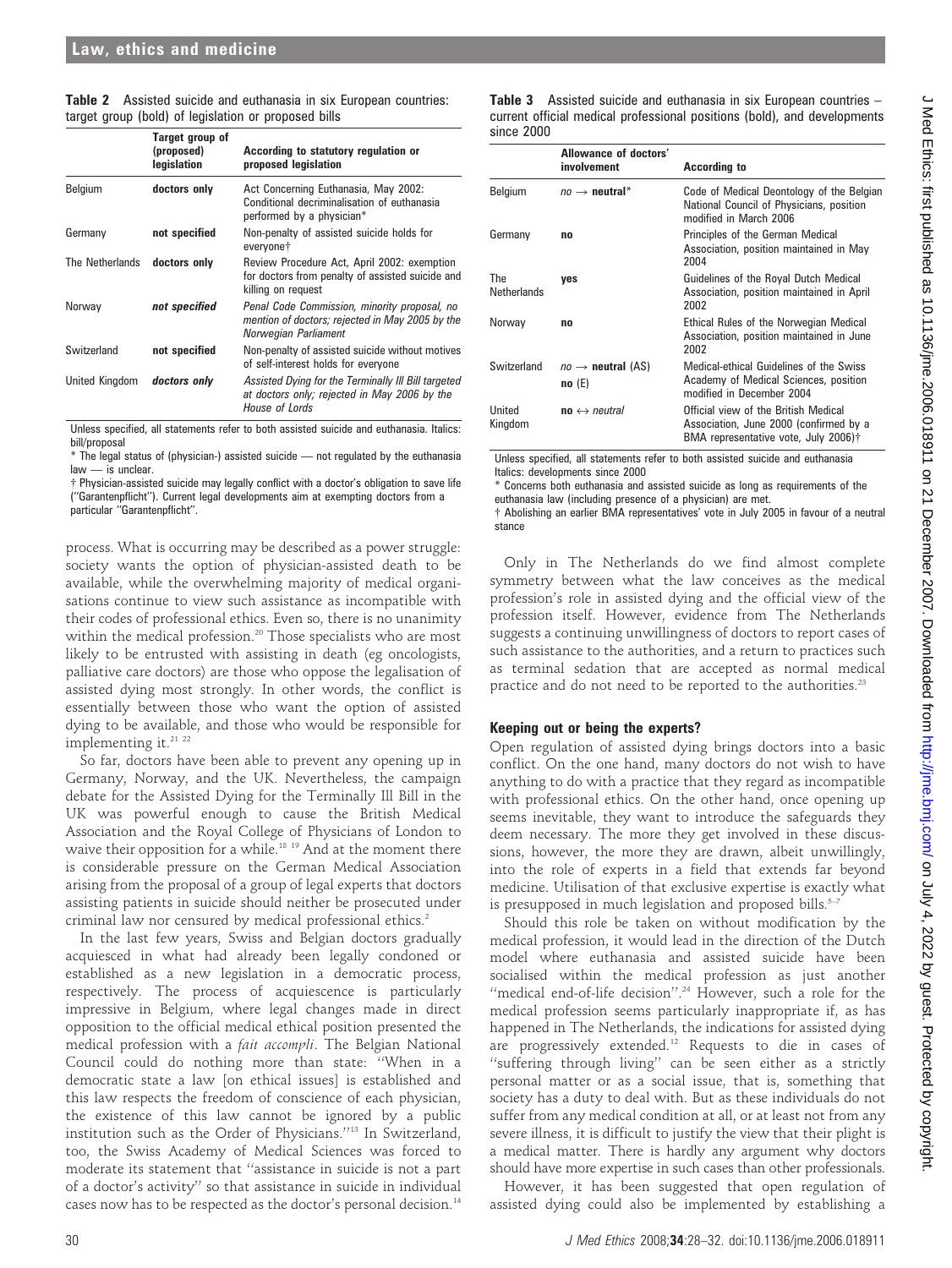J Med Ethics: first published as 10.1136/jme.2006.018911 on 21 December 2007. Downloaded from http://jme.bmj.com/ on July 4, 2022 by guest. Protected by copyright J Med Ethics: first published as 10.1136/jme.2006.018911 on 21 December 2007. Downloaded from Intp://jme.bmj.com/ on July 4, 2022 by guest. Protected by copyright.

suicide service outside clinical care, run by a designated interdisciplinary team.25 This model, in which non-penalisation of assistance in dying would be restricted to these specialised services rather than to any one profession, could ensure competent assessment of the person wanting to die according to standard regulations agreed on by the public through a political process. Any role conflict for clinicians faced with a patient's request for assistance in dying would thereby be avoided, as their role would be clearly confined to openly discussing the situation, indicating possible treatment or palliative care options, and offering further support in this respect. Nevertheless, no state has yet shown great interest in engaging in a field in which it is extremely difficult to establish appropriate decision criteria but, at the same time, any wrong decision has far-reaching and irreversible consequences.

## An interdisciplinary approach?

Against the background of our analysis, it is apparent that, if society is willing to make assisted death an available option, the responsibility for such decisions must be spread as widely as possible, that is, borne by society as a whole.<sup>25</sup> It is not enough that the law and ethical guidelines lay down limits for doctors who assist in dying and that the observance of these conditions is monitored by lawyers and – as is the case in The Netherlands – ethicists. Much rather, these two groups, together with other professionals such as clergy, nurses, pharmacists, social workers, and any ''lay people'' who have sufficient experience of life, should be prepared to bear joint responsibility for specific cases, for example when a particularly difficult decision has to be taken. Whether or not a state-run service for assisted dying, as outlined above, $25$  is the most appropriate instrument is another question altogether, as this might be too bureaucratic and impersonal to meet the expectations and needs of the individuals wanting to die and their families.

What doctors can do at this stage is to identify where medical expertise is essential in this field and to define those questions to which medical knowledge provides no answer. Given the fact that most professional medical organisations decline even to consider the subject at the present time, official positions of doctors in this field are scarce. However, a Consensus Panel of the University of Pennsylvania Center for Bioethics, Pennsylvania, USA, succeeded in bringing together a number of acknowledged experts in this field.<sup>26</sup> The panel identified communication of information about diagnosis, prognosis, and the full range of treatment options as clearly within the doctor's expertise. Concomitant factors such as depression would, of necessity, have to be assessed by a doctor. According to the panel, tasks such as addressing questions of coercion, spiritual issues, and even symptom control, are often better performed by nurses, social workers, and clergy or other spiritual advisors. These experts also raised the question whether it would be better to assign a non-physician to coordinate and supervise the overall process.

Interestingly, these suggestions, although developed independently in a different cultural and health-care context, correspond closely with the position of the Swiss Academy of Medical Sciences on assisted suicide, as outlined in their medical-ethical guidelines on the care of patients at the end of life.15 According to the Swiss Academy of Medical Sciences, exclusively medical tasks are to establish that the patient is approaching the end of life, to discuss the medical condition and its consequences and, if desired, to implement alternative options for treatment and palliative care. On the other hand, ascertaining that the patient is capable of making the decision

and that the wish to end life is well-considered, persistent, and arrived at without external pressure is not exclusively a medical task – for this reason, the person providing a second opinion on these points must not necessarily be a doctor.

#### **CONCLUSIONS**

Against the background of increasing public acceptance of assisted dying in Europe, the fundamental question of the appropriate role for doctors in an area that goes beyond medicine remains contentious. A society striving for an open approach towards assisted dying should carefully identify the tasks that should be assigned exclusively to medical doctors and separate out those that might be better performed by other professions.

Acknowledgements: GB and BG thank the teams of both the Centre for the Economic and Social Aspects of Genomics (GESAGen) and of the International Observatory on End of Life Care (IOELC) at Lancaster University for their outstanding hospitality and friendship.

All authors are indebted to Dr Mergl Clarke for translating parts of the text into English and for critically revising the whole manuscript.

Competing interests: None.

#### **REFERENCES**

- 1. **Cohen J,** Marcoux I, Bilsen J, et al. Trends in acceptance of euthanasia among the general public in 12 European countries (1981-1999). Eur J Public Health 2006;16:663–9.
- 2. Schöch H, Verrel T. Alternativ-Entwurf Sterbebegleitung [Alternative blueprint on end-oflife care in Germany]. Goltdammer's Archiv für Strafrecht (GA) 2005;152:553-624.
- **Bosshard G,** Fischer S, Bär W. Open regulation and practice in assisted dying. How Switzerland compares with the Netherlands and Oregon. Swiss Med Wkly 2002;132:527–34.
- 4. Norges offentlige utredninger NOU 2002: 4. Ny straffelov. Straffelovkommisjonens delutredning VII [New penal code. The penal code commission's review, part VII], March 2002. http://www.regjeringen.no/nb/dep/jd/dok/Nover/2002/Nov-2002- 04.html?id = 380296 (accessed 6 November 2007)
- 5. **House of Lords**. Assisted Dying for the Terminally III Bill Committee. Assisted Dying for the Terminally Ill Bill - First Report (April 2005).http://www.publications. parliament.uk/pa/ld/ldasdy.htm (accessed 26 October 2007)
- 6. Wet toetsing levensbeëindiging op verzoek en hulp bij zelfdoding [Termination of Life on Request and Assisted Suicide Law (Review Procedures) Act 2002]. Staatsblad van het Koninkrijk der Nederlanden 2001;194. http://www.minbuza.nl/binaries/en-pdf/ pdf/euth-amendedbill-en.pdf (accessed 26 October 2007)
- 7. Euthanasia (Belgium) Bill. Bull Med Eth 2002;January:9–11.
- **Rebagliato M,** Cuttini M, Broggin L, et al. Neonatal end-of-life decision making. Physicians' attitudes and relationship with self-reported practices in 10 European countries. JAMA 2000;284:2451–9.
- 9. Materstvedt LJ, Clark D, Ellershaw J, et al. Euthanasia and physician-assisted suicide: a view from an EAPC Ethics Task Force. Palliative Medicine 2003;17:97-101.
- 10. **Dyer C.** UK House of Lords rejects physician assisted suicide. BMJ 2006;332:1169. 11. KNMG, Standpunt Federatiebestuur KNMG inzake euthanasia [The federal board's position on Euthanasia], 2002. http://knmg.artsennet.nl/vademecum/files/VI.07.html
- (accessed 26 October 2007) 12. Sheldon T. Dutch euthanasia law should apply to patients "suffering through living", report says. **BMJ** 2005; **330**:61.
- 13. Nationale Raad van de Orde der Geneesheren, Advies betreffende palliatieve zorg, euthanasie en andere medische beslissingen omtrent het levenseinde [The National Council of the Order of Physicians, advice on palliative care, euthanasia and other medical end-of-life decisions], March 2003. http://195.234.184.64/web-Ned/nl/a100/ a100006n.htm (Dutch) or http://195.234.184.64/web-Fr/fr/a100/a100006f.htm (French) (accessed 26 October 2007)
- 14. Code van geneeskundige plichtenleer opgesteld door de Nationale Raad van de Order der Geneesheren [Code of Medical Deontology of the National Council of the Order of Physicians], March 2006. http://195.234.184.64/web-Ned/deonton.htm (Dutch) or http://195.234.184.64/web-Fr/deont\_f.htm (French) (accessed 26 October 2007)
- 15. Schweizerische Akademie der Medizinischen Wissenschaften. Betreuung von Patienten am Lebensende. Medizinisch-ethische Richtlinien [Care of patients at the end of life, medical-ethical guidelines]. Schweiz Ärztezeitung 2005;86:172–6.
- 16. Bundesärztekammer. Grundsätze der Bundesärztekammer zur ärztlichen Sterbebegleitung [Principles of the German Medical Association on medical end-oflife care]. Deutsches Ärzteblatt 2004;101:1298-1299.
- 17. The Norwegian Medical Association. Etiske regler for leger [Ethical rules for doctors], 1961 – last amended June 2002; section on assisted dying amended October 1994. http://www.legeforeningen.no/index.gan?id = 485 (accessed 26 October 2007)
- 18. Royal College of Physicians of London. Written evidence to the House of Lords Select Committee on the Assisted Dying for the Terminally Ill Bill (September 2004).